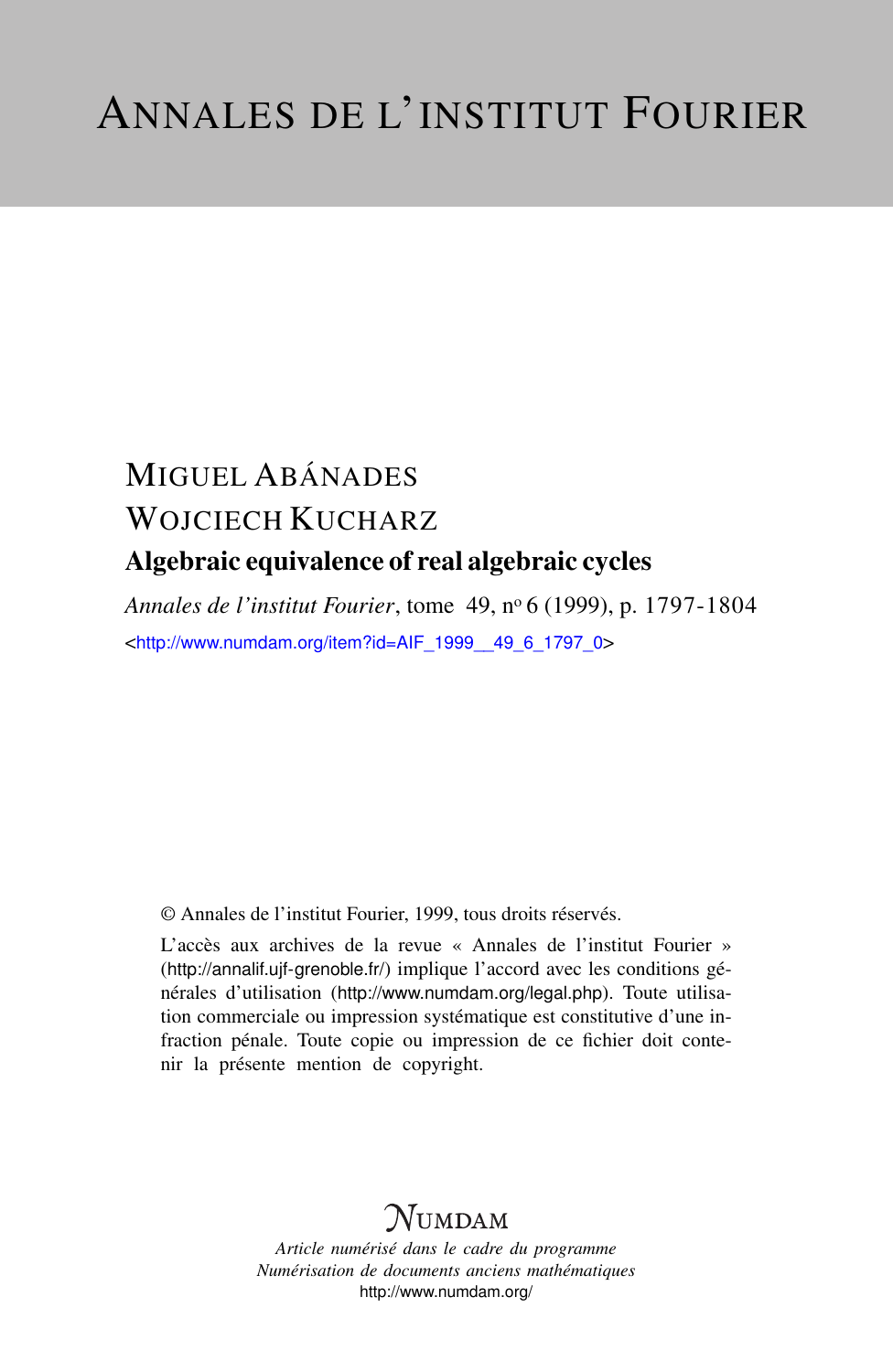Ann. Inst. Fourier, Grenoble **49,** 6 (1999), 1797-1804

## **ALGEBRAIC EQUIVALENCE OF REAL ALGEBRAIC CYCLES**

### **by M. ABANADES & W. KUCHARZ**

### **1. Introduction.**

Let  $X$  be a nonsingular, *n*-dimensional, quasiprojective variety over R (that is, an irreducible, *n*-dimensional, quasiprojective scheme over R, smooth over  $\mathbb{R}$ ). We endow the set  $X(\mathbb{R})$  of  $\mathbb{R}$ -rational points of X with the topology induced by the usual metric topology on R, and assume that  $X(\mathbb{R})$  is nonempty and compact. Thus  $X(\mathbb{R})$  is a  $C^{\infty}$ , closed, *n*-dimensional manifold. Given a nonnegative integer k, we let  $Z^k(X)$  denote the group of algebraic  $(n - k)$ -cycles on X (that is, the free Abelian group on the set of closed,  $(n - k)$ -dimensional subvarieties of X). There exists a unique group homomorphism

$$
\mathrm{cl}_{\mathbb{R}} : Z^{k}(X) \to H^{k}(X(\mathbb{R}), \mathbb{Z}/2)
$$

such that for every closed,  $(n - k)$ -dimensional subvariety *V* of X, the cohomology class  $\text{cl}_{\mathbb{R}}(V)$  is Poincaré dual to the homology class in  $H_{n-k}(X(\mathbb{R}),\mathbb{Z}/2)$  determined by  $V(\mathbb{R})$  (cf. [5] for the definition of this homology class). In the present paper we study the cohomology classes of the form  $\text{cl}_{\mathbb{R}}(z)$ , where z is a cycle in  $Z^k(X)$  algebraically equivalent to 0 (we refer to [7] for the theory of algebraic equivalence of cycles). Such cohomology classes need not be trivial, but as we shall see below they must satisfy quite restrictive conditions.

Both authors were partially supported by NSF Grant DMS-9503138.

 $Keywords: Real algebraic variety - Algebraic cycles - Algebraic cohomology.$ *Math. classification:* 14P25 - 55N22.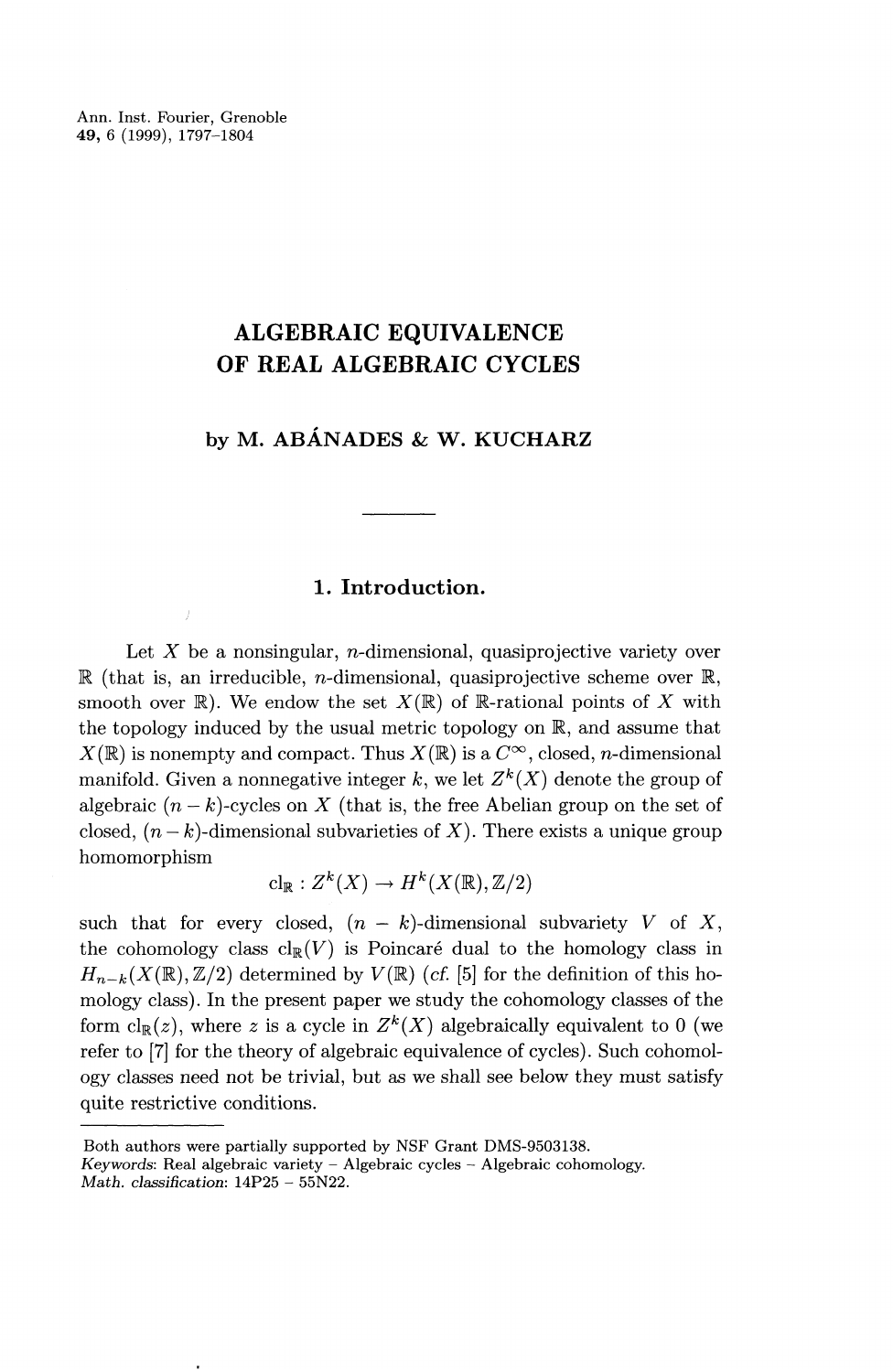The extreme cases,  $k = 0$  and  $k = n$ , are easy to analyze. Obviously, a cycle *z* in  $Z^0(X)$  is algebraically equivalent to 0 if and only if  $z = 0$ . On the cycle z in  $Z^0(X)$  is algebraically equivalent to 0 if and only if  $z = 0$ . On the other hand, every cycle in  $Z^n(X)$  of the form  $x_0 - x_1$ , where  $x_0$  and  $x_1$  are points in  $X(\mathbb{R})$ , is algebraically equivalent to 0. We have  $\text{cl}_{\mathbb{R}}(x_0 - x_1) \neq 0$ whenever  $x_0$  and  $x_1$  belong to distinct connected components of  $X(\mathbb{R})$ . It follows that a cohomology class u in  $H^n(X(\mathbb{R}), \mathbb{Z}/2)$  can be written as  $u = \text{cl}_{\mathbb{R}}(z)$  for some cycle z in  $Z^n(X)$  algebraically equivalent to 0 if and only if the homology class in  $H_0(X(\mathbb{R}), \mathbb{Z}/2)$  Poincaré dual to *u* is represented by an even number of points of  $X(\mathbb{R})$ . In view of these facts, we concentrate our attention on the intermediate cases,  $1 \leq k \leq n - 1$ .

Given a continuous map  $f : M \to N$  between topological spaces, we denote by  $H^k(f) : H^k(N, \mathbb{Z}/2) \to H^k(M, \mathbb{Z}/2)$  the homomorphism induced by *f*. Recall that a cohomology class *u* in  $H^k(M,\mathbb{Z}/2)$  with  $k \geq 1$  is said by f. Recall that a conomology class u in  $H^1(M, \mathbb{Z}/2)$  with  $k \ge 1$  is said to be *spherical* if  $u = H^k(f)(c)$ , where  $f : M \to S^k$  is a continuous map into the unit *k*-sphere  $S^k$ , and *c* is the generator of  $H^k(S^k, \mathbb{Z}/2) \cong \mathbb{Z}/2$ . We denote, as usual, by  $\cup$  and  $\langle -,- \rangle$  the cup product of cohomology classes and the Kronecker index (pairing) of cohomology and homology classes, cf. [11]. If M is a  $C^{\infty}$ , closed manifold of dimension n, we denote by  $w_k(M)$  the k<sup>th</sup> Stiefel-Whitney class of M and by  $\mu_M$  the fundamental homology class of *M* in  $H_n(M,\mathbb{Z}/2)$ .

THEOREM 1.1. — *Let X be a nonsingular, n-dimensional, quasiprojective variety over*  $\mathbb{R}$  with  $X(\mathbb{R})$  nonempty and compact. Let z be a cycle *in*  $Z^k(X)$  that is algebraically equivalent to 0. Then the cohomology class  $\operatorname{cl}_{\mathbb{R}}(z)$  in  $H^k(X(\mathbb{R}),\mathbb{Z}/2)$  satisfies  $\operatorname{cl}_{\mathbb{R}}(z) \cup \operatorname{cl}_{\mathbb{R}}(z) = 0$  in  $H^{2k}(X(\mathbb{R}),\mathbb{Z}/2)$ *and*

 $\langle c|_{\mathbb{R}}(z) \cup w_{i_1}(X(\mathbb{R})) \cup ... \cup w_{i_r}(X(\mathbb{R}))$ ,  $\mu_{X(\mathbb{R})} > = 0$ 

*for all nonnegative integers*  $i_1, \ldots, i_r$  with  $i_1 + \cdots + i_r = n-k$ . Furthermore, *if*  $k = 1$  *or if*  $k = n - 1 \ge 1$  with  $X(\mathbb{R})$  connected, then the cohomology *class*  $cl_{\mathbb{R}}(z)$  *is spherical.* 

Let us note that, in general, the cohomology class  $cl_{\mathbb{R}}(z)$  of Theorem 1.1 need not be spherical. Indeed, suppose  $X = X' \times X''$  (product over Spec $\mathbb{R}$ ), where  $X'$  and  $X''$  are nonsingular, projective varieties over  $\mathbb R$  such that  $X'(\mathbb{R})$  is nonempty and  $X''(\mathbb{R})$  is disconnected. Let z' be any algebraic cycle on X'. Choose two points  $p_0$  and  $p_1$  in  $X''(\mathbb{R})$  that belong to distinct connected components. Since the 0-cycle  $z'' = p_0 - p_1$  on  $X''$  is algebraically equivalent to 0, the cycle  $z' \times z''$  on X is algebraically equivalent to 0 as well. Furthermore, the cohomology class  $cl_{\mathbb{R}}(z' \times z'') = cl_{\mathbb{R}}(z') \times cl_{\mathbb{R}}(z'')$  is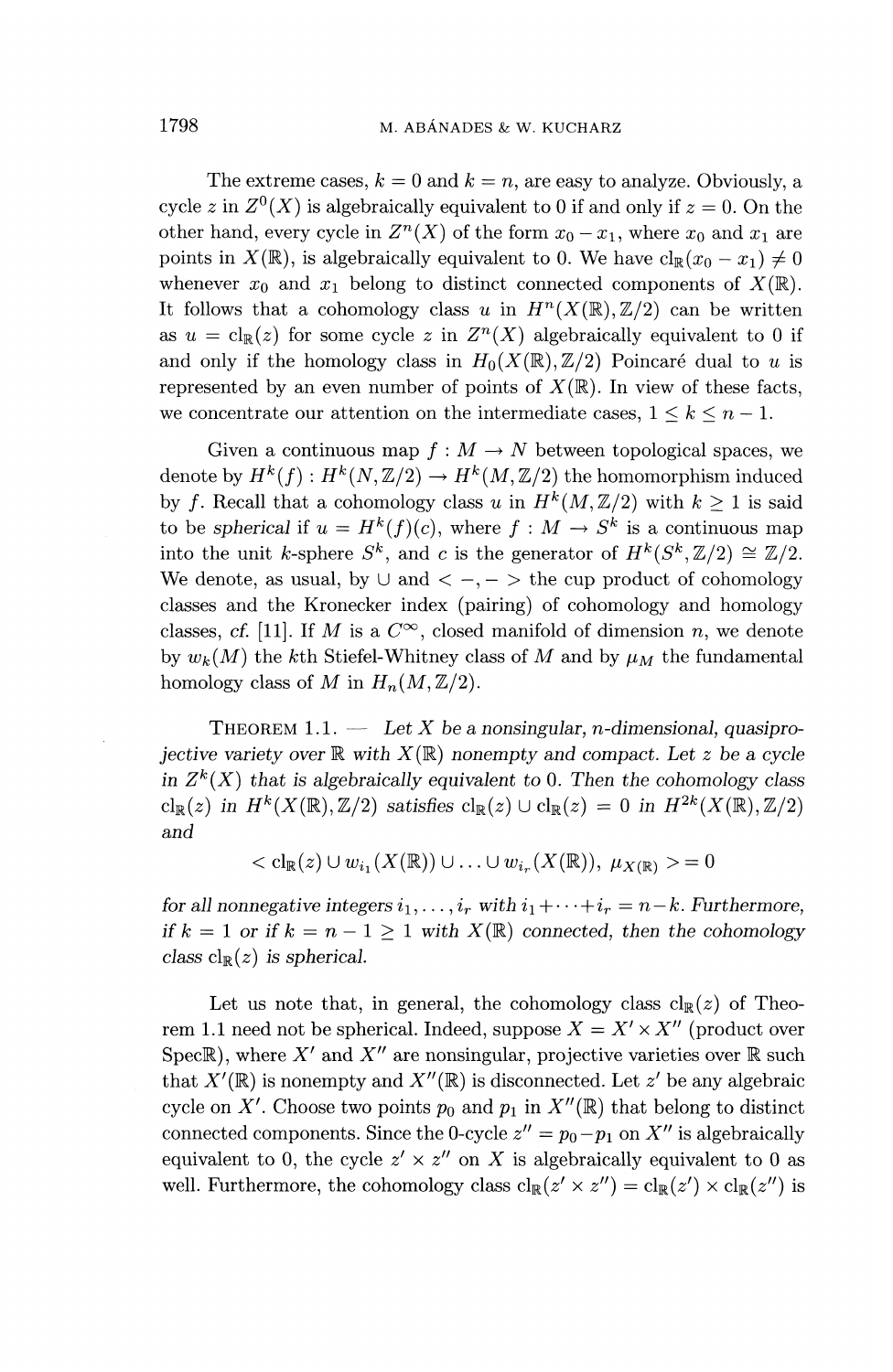spherical if and only if the cohomology class  $\text{cl}_{\mathbb{R}}(z')$  is spherical (for  $p_0$  and  $p_1$  belong to distinct connected components of  $X^{\prime\prime}(\mathbb{R})$ ). Taking  $X^{\prime} = \mathbb{P}_{\mathbb{R}}^m$ , we have  $\text{cl}_{\mathbb{R}}(Z^k(X')) = H^k(X'(\mathbb{R}), \mathbb{Z}/2)$ , and the unique nontrivial cohomology class in  $H^k(X'(\mathbb{R}), \mathbb{Z}/2) \cong \mathbb{Z}/2$  is not spherical, provided that  $1 \leq k \leq m-1$  and m is even. In particular, "connected" cannot be omitted in the last part of Theorem 1.1.

If  $\text{cl}_{\mathbb{R}}(z)$  is spherical, then  $\text{cl}_{\mathbb{R}}(z) \cup \text{cl}_{\mathbb{R}}(z) = 0$  is automatically satisfied. and Theorem 1.1 is in some sense the best possible result. More precisely, we have the following.

THEOREM 1.2. — Let M be a  $C^{\infty}$ , closed, n-dimensional manifold *and let u be a spherical cohomology class in*  $H^k(M, \mathbb{Z}/2)$  *with*  $1 \leq k \leq n-1$ . *Then the following conditions are equivalent :*

(a) There *exist a nonsingular, projective algebraic variety X over* R *a a d a c*<sup> $\infty$ </sup> diffeomorphism  $\varphi$  :  $X(\mathbb{R}) \to M$  such that  $H^k(\varphi)(u) = c\psi(z)$  for *some cycle z in*  $Z^k(X)$  algebraically equivalent to 0;

(b)  $\langle w_1, (M) \cup ... \cup w_{i_r}(M), \mu_M \rangle = 0$  for all nonnegative integers  $i_1, \ldots, i_r$  with  $i_1 + \cdots + i_r = n - k$ .

Let us mention that Theorem 1.2 is an improvement upon inefficient [10], Theorem 2.4.

#### **2. Proofs.**

Let  $X$  be a nonsingular, *n*-dimensional, quasiprojective algebraic variety over  $\mathbb R$  with  $X(\mathbb R)$  nonempty and compact. Recall that if an algebraic cycle z in  $Z^k(X)$  is rationally equivalent to 0, then  $\text{cl}_\mathbb{P}(z) = 0$ (cf. [5], 5.13) and hence  $cl_{\mathbb{R}}$  induces a homomorphism, also denoted by  $cl_{\mathbb{R}}$ , from the Chow group  $A^k(X)$  of X into  $H^k(X(\mathbb{R}),\mathbb{Z}/2)$ . It is known that  $\text{cl}_{\mathbb{R}} : A^*(X) \to H^*(X(\mathbb{R}), \mathbb{Z}/2)$  is a homomorphism of graded rings [5], p. 495. Thus

$$
H^*_{\text{alg}}(X(\mathbb{R}), \mathbb{Z}/2) = \text{cl}_{\mathbb{R}}(Z^*(X)) = \text{cl}_{\mathbb{R}}(A^*(X))
$$

is a graded subring of  $H^*(X(\mathbb{R}),\mathbb{Z}/2)$ . We shall need the following result [10], Theorem 2.1 :

$$
(1) \qquad \qquad < \mathrm{cl}_{\mathbb{R}}(z) \cup v, \ \mu_{X(\mathbb{R})} > = 0
$$

for all cycles z in  $Z^k(X)$  algebraically equivalent to 0 and all *v*  $H^{n-k}_{\text{alg}}(X(\mathbb{R}),\mathbb{Z}/2).$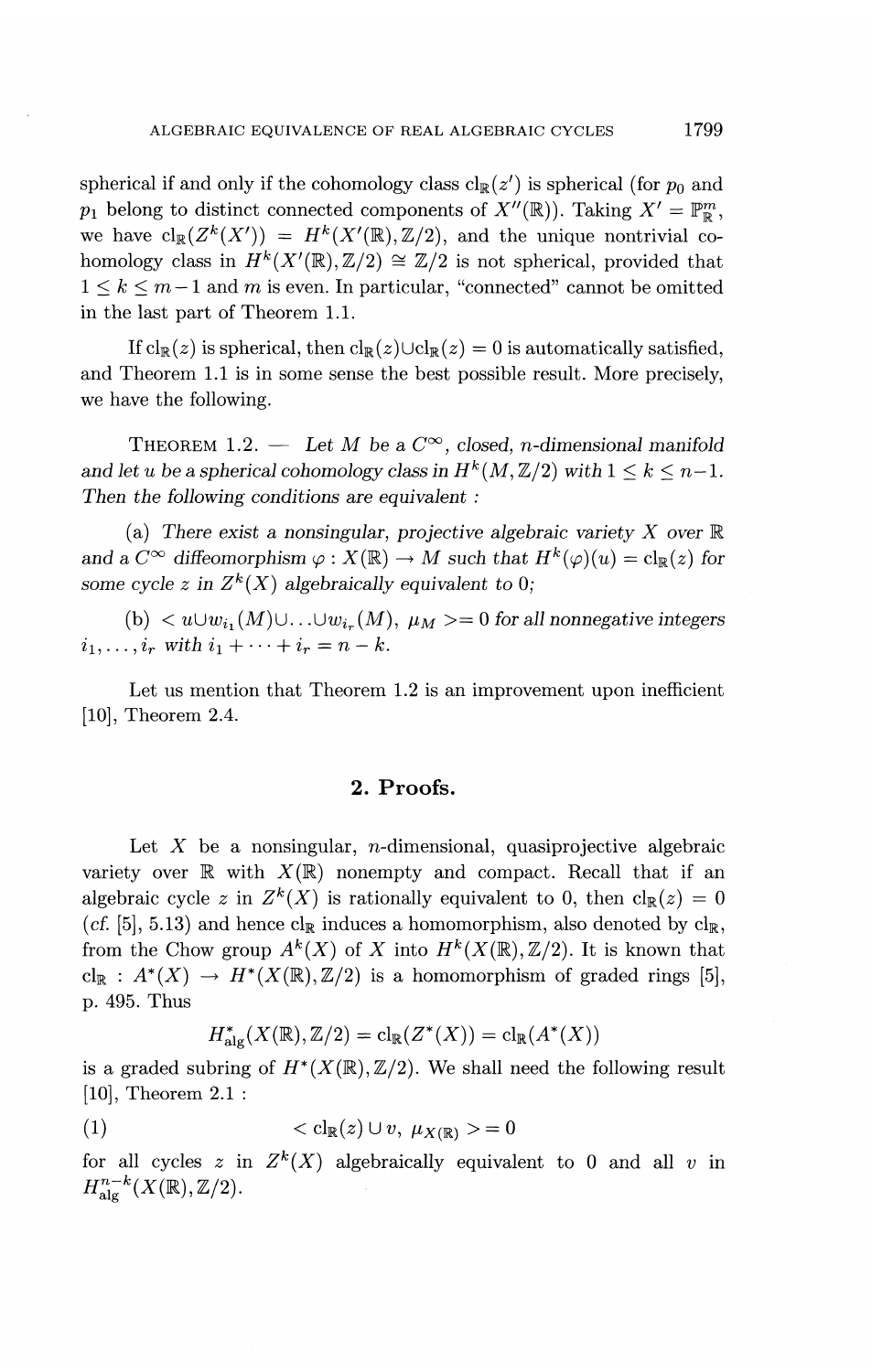Assume now that X is projective. Then the set  $X(\mathbb{C})$  of C-rational points of X is a compact complex manifold of complex dimension *n.* There exists a unique group homomorphism

$$
\mathrm{cl}_{\mathbb{C}}: Z^{k}(X) \to H^{2k}(X(\mathbb{C}), \mathbb{Z})
$$

such that for every closed,  $(n - k)$ -dimensional subvariety V of X, the cohomology class  $\text{cl}_{\mathbb{C}}(V)$  is Poincaré dual to the homology class in  $H_{2n-2k}(X(\mathbb{C}),\mathbb{Z})$  determined by  $V(\mathbb{C})$  (cf. [5] for the definition of this homology class). In other words, if  $\pi$  :  $X_{\mathbb{C}} = X \times_{\text{Spec } \mathbb{R}} \text{Spec } \mathbb{C} \to X$  is the canonical projection, then  $\text{cl}_{\mathbb{C}}(z)$  is the cohomology class corresponding to the pullback algebraic cycle  $\pi^*(z)$  on  $X_{\mathbb{C}}$ , cf. [5], 4.2 or [7], Chapter 19. In particular,

$$
cl_{\mathbb{C}}(z) = 0
$$

for all cycles z in  $Z^k(X)$  algebraically equivalent to 0, cf. [5], 4.14 or [7] Proposition 19.1.1. Furthermore, it follows from the proof of [2], Theorem A that

(3)  $\text{cl}_{\mathbb{R}}(z) \cup \text{cl}_{\mathbb{R}}(z) = \text{ the reduction modulo } 2 \text{ of } r(\text{cl}_{\mathbb{C}}(z))$ 

for all z in  $Z^k(X)$ , where  $r : H^{2k}(X(\mathbb{C}), \mathbb{Z}) \to H^{2k}(X(\mathbb{R}), \mathbb{Z})$  is the homomorphism induced by the inclusion map  $X(\mathbb{R}) \hookrightarrow X(\mathbb{C})$ .

*Proof of Theorem 1.1. —* By Hironaka's resolution of singularities theorem [8], 3, we may assume that *X* is projective.

We obtain  $\mathrm{cl}_{\mathbb{R}}(z) \cup \mathrm{cl}_{\mathbb{R}}(z) = 0$  directly from (2) and (3).

It follows from [5], p. 498 that  $w_i(X(\mathbb{R}))$  is in  $H^i_{\text{alg}}(X(\mathbb{R}),\mathbb{Z}/2)$ , and hence if  $i_1, \ldots, i_r$  are nonnegative integers with  $i_1 + \cdots + i_r = n - k$ , then the cohomology class

 $v = w_{i_1}(X(\mathbb{R})) \cup ... \cup w_{i_r}(X(\mathbb{R}))$ 

belongs to  $H_{\text{abs}}^{n-k}(X(\mathbb{R}), \mathbb{Z}/2)$ . In view of (1), we have  $\langle \text{cl}_{\mathbb{R}}(z) \cup v \rangle$  $\mu_{X(\mathbb{R})}$  >= 0, which completes the proof of the first part of the theorem.

Given an invertible sheaf  $\mathcal L$  on X, we denote by  $\mathcal L_{\mathbb R}$  (resp.  $\mathcal L_{\mathbb C}$ ) the topological real (resp. complex) line bundle on  $X(\mathbb{R})$  (resp.  $X(\mathbb{C})$ ) determined by  $\mathcal L$  in the usual way. If  $\mathcal L$  corresponds to a Weil divisor  $D$  on  $X$ , then

$$
w_1(\mathcal{L}_{\mathbb{R}}) = \mathrm{cl}_{\mathbb{R}}(D) \text{ and } c_1(\mathcal{L}_{\mathbb{C}}) = \mathrm{cl}_{\mathbb{C}}(D),
$$

where  $w_1(-)$  and  $c_1(-)$  stand for the first Stiefel-Whitney class and the first Chern class, respectively, *cf.* [5], p. 498, p. 489. Note that the restriction  $\mathcal{L}_{\mathbb{C}}|X(\mathbb{R})$  of  $\mathcal{L}_{\mathbb{C}}$  to  $X(\mathbb{R})$  is the complexification of  $\mathcal{L}_{\mathbb{R}}$ , and hence

$$
c_1(\mathcal{L}_\mathbb{C}|X(\mathbb{R}))=\beta(w_1(\mathcal{L}_\mathbb{R})),
$$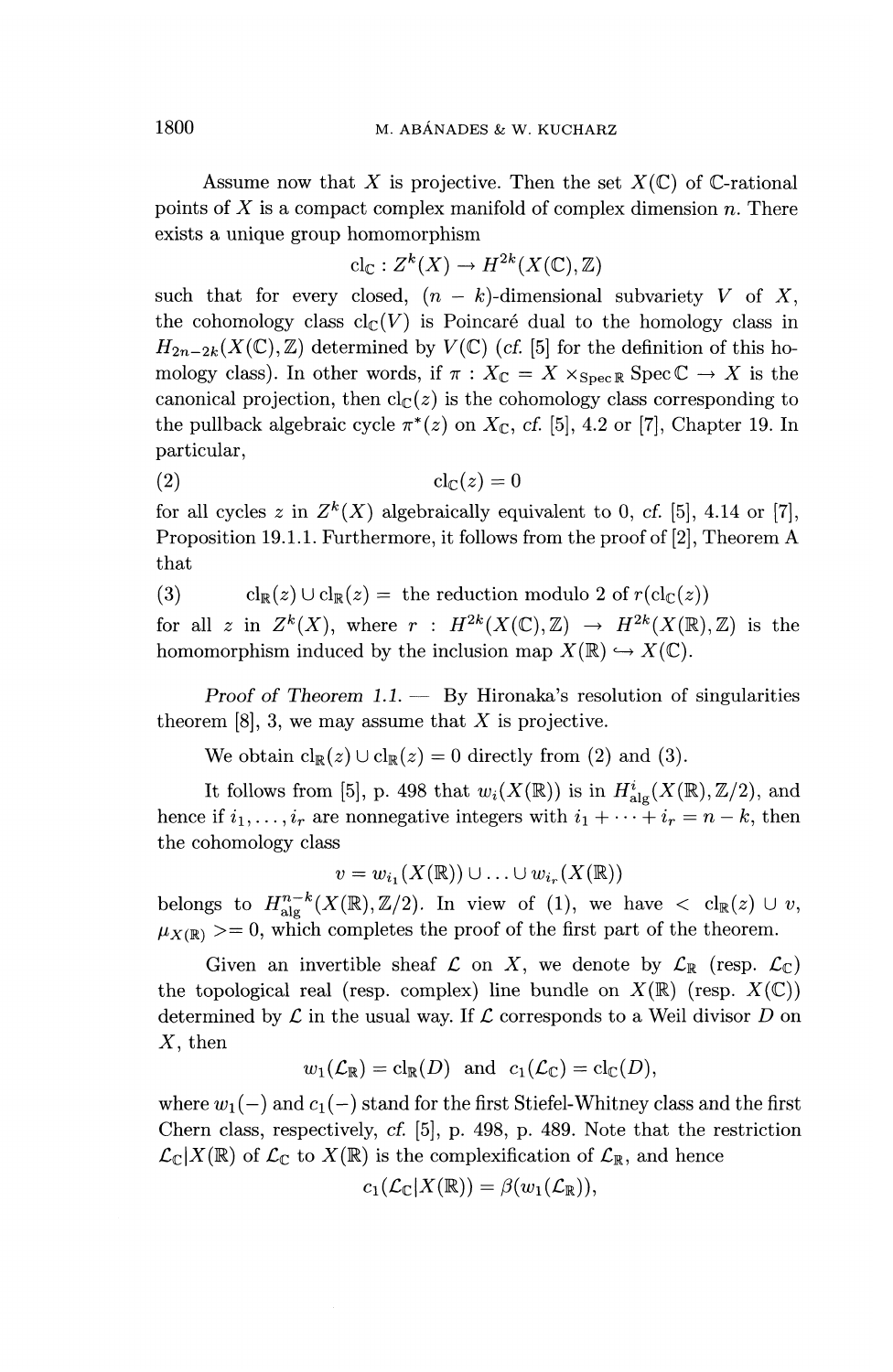where  $\beta: H^1(X(\mathbb{R}), \mathbb{Z}/2) \to H^2(X(\mathbb{R}), \mathbb{Z})$  is the Bockstein homomorphism that appears in the long exact sequence

$$
\ldots \to H^1(X(\mathbb{R}), \mathbb{Z}) \xrightarrow{2} H^1(X(\mathbb{R}), \mathbb{Z}) \to H^1(X(\mathbb{R}), \mathbb{Z}/2) \xrightarrow{\beta} H^2(X(\mathbb{R}), \mathbb{Z}) \to \ldots
$$

cf. [II], Problems 15-C and D. The last equality can be written in an equivalent form

(4) 
$$
r(\text{cl}_{\mathbb{C}}(D)) = \beta(\text{cl}_{\mathbb{R}}(D)),
$$

where  $r : H^2(X(\mathbb{C}), \mathbb{Z}) \to H^2(X(\mathbb{R}), \mathbb{Z})$  is the homomorphism induced by the inclusion map  $X(\mathbb{R}) \hookrightarrow X(\mathbb{C})$ .

Suppose now that  $k = 1$ , that is, z is a Weil divisor on X. By (2) and (4), we have  $\beta(\mathrm{cl}_{\mathbb{R}}(z)) = 0$ , which means that  $\mathrm{cl}_{\mathbb{R}}(z)$  is the reduction modulo 2 of a cohomology class in  $H^1(X(\mathbb{R}), \mathbb{Z})$ . This last fact implies that the cohomology class  $\text{cl}_{\mathbb{R}}(z)$  is spherical, *cf.* [9], p. 49.

Let us now assume that  $k = n - 1 \geq 1$  and  $X(\mathbb{R})$  is connected. We already know that  $\langle c|_{\mathbb{R}}(z) \cup w_1(X(\mathbb{R}))$ ,  $\mu_{X(\mathbb{R})} \rangle = 0$ , which in view of the connectedness of  $X(\mathbb{R})$  is equivalent to  $\text{cl}_{\mathbb{R}}(z) \cup w_1(X(\mathbb{R})) = 0$ . The last condition implies that the homology class in  $H_1(X(\mathbb{R}), \mathbb{Z}/2)$  Poincaré dual to  $\text{cl}_{\mathbb{R}}(z)$  can be represented by a  $C^{\infty}$ , closed curve in  $X(\mathbb{R})$ , with trivial normal vector bundle, *cf.* for example [4], p. 599. This in turn implies that  $cl_{\mathbb{R}}(z)$  is spherical, cf. [12], Theoreme II.1. Thus the proof is complete.  $\square$ 

*Proof of Theorem 1.2.* — By Theorem 1.1, (a) implies (b), and we show below that (b) implies (a).

Choose a nonsingular, irreducible algebraic subset W of  $\mathbb{R}^{k+1}$ , which has precisely two connected components  $W_0$  and  $W_1$ , each diffeomorphic to the unit *k*-sphere  $S^k$  (for example,  $W = \{(x_1, \ldots, x_{k+1}) \in \mathbb{R}^{k+1} | x_1^4 4x_1^2 + 1 + x_2^2 + \cdots + x_{k+1}^2 = 0$ ). Let *c* be the unique generator of the group  $H^k(W_0, \mathbb{Z}/2) \cong \mathbb{Z}/2$ , viewed as a subgroup of  $H^k(W, \mathbb{Z}/2)$ . Since the cohomology class u is spherical, there exists a  $C^{\infty}$  map  $h: M \to W$  such that  $h(M) \subseteq W_0$  and  $u = H^k(h)(c)$ . Choose a regular value  $y_0$  of h in  $W_0$ . Then *u* is Poincaré dual to the homology class in  $H_{n-k}(M,\mathbb{Z}/2)$  represented by the  $C^{\infty}$  submanifold  $h^{-1}(y_0)$  of M, cf. [5], 2.15. Clearly, there exists a unique  $C^{\infty}$  map  $f : M \to W$  such that for every connected component S of *M* and every point *x* in *S*, we have  $f(x) = h(x)$  if  $S \cap h^{-1}(y_0) \neq \emptyset$  and  $f(x) = y_0$  if  $S \cap h^{-1}(y_0) = \emptyset$ . The map *f* satisfies

(5) 
$$
f(M) \subseteq W_0 \text{ and } u = H^k(f)(c).
$$

 $\overline{\phantom{a}}$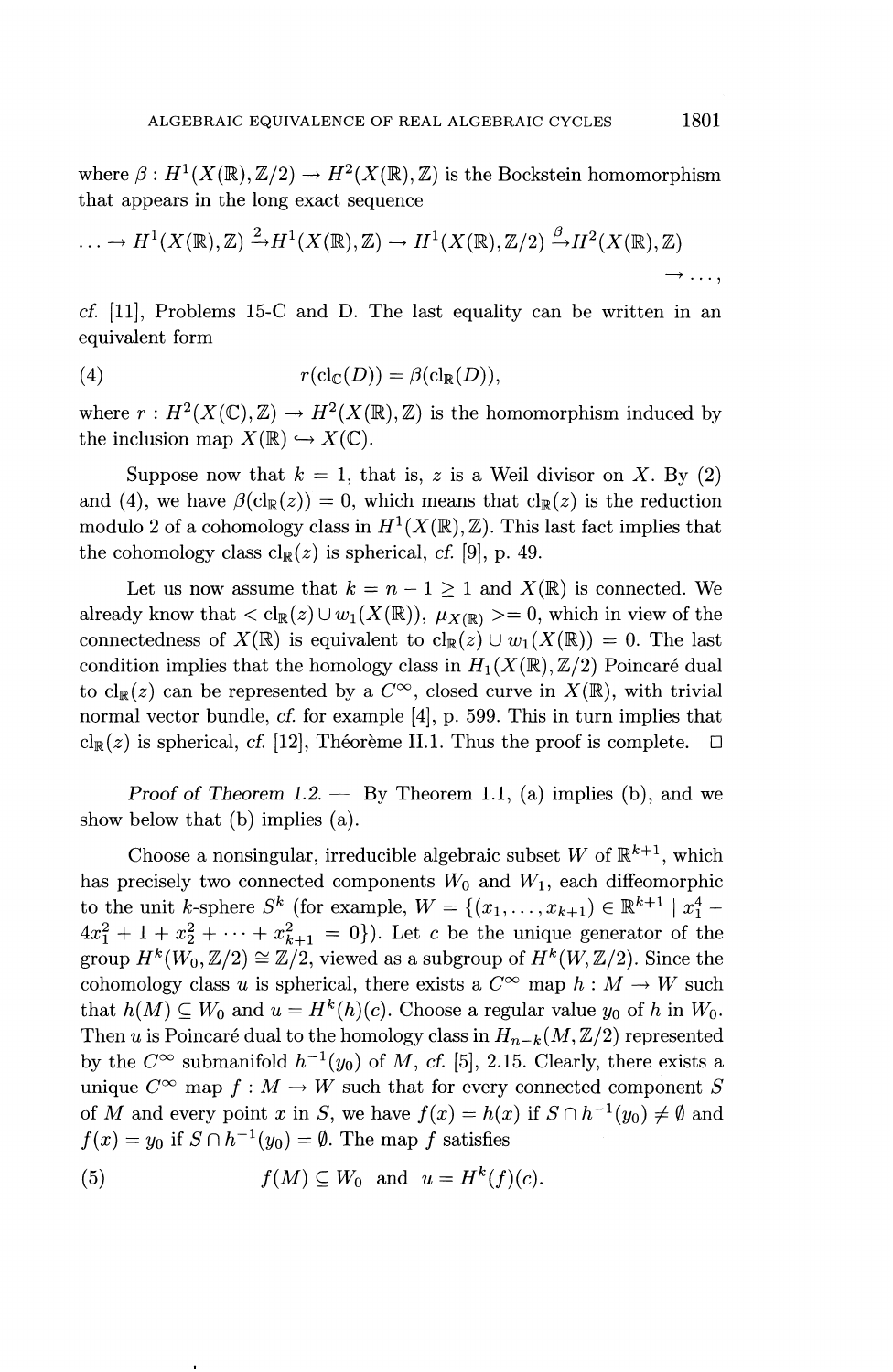Furthermore, each connected component of  $f^{-1}(y_0)$  is a  $C^{\infty}$  submanifold of *M* of dimension either  $n - k$  or *n*. Also, each connected component of *M* contains a connected component of  $f^{-1}(u_0)$ . Since  $n - k > 1$ , we can find a  $C^{\infty}$  closed curve C in M such that

$$
(6) \t f(C) = \{y_0\},\
$$

the normal vector bundle of *C* in *M* is trivial, and each connected component of *M* contains a connected component of *C.* Choose an integer *d* with  $2n+1 \leq d$  and let D be a compact, nonsingular, irreducible, 1-dimensional algebraic subset of  $\mathbb{R}^d$  that has the same number of connected components as *C*. Replacing *M* by its image under a suitable  $C^{\infty}$  embedding into  $\mathbb{R}^{d}$ , we may assume that

(7) 
$$
D = C \subseteq M \subseteq \mathbb{R}^d.
$$

By Tognoli's theorem [13] or [I], Corollary 2.8.6, there exists a nonsingular real algebraic subset A of  $\mathbb{R}^p$ , for some p, diffeomorphic to *M*. Consider the disjoint union  $N = M \amalg A$  and the  $C^{\infty}$  map  $F : N \to W$ defined by  $F(x) = f(x)$  for x in M and  $F(x) = y_0$  for x in A. We assert that if w is a cohomology class in  $H^{\ell}(W, \mathbb{Z}/2)$  and if  $j_1, \ldots, j_s$  are nonnegative if w is a cohomology class in  $H^{\epsilon}(W, \mathbb{Z})$ :<br>integers with  $j_1 + \cdots + j_s = n - \ell$ , then

$$
u_{j1} + \dots + y_s = n - \ell, \text{ then}
$$
  

$$
< H^{\ell}(F)(w) \cup w_{j_1}(N) \cup \dots \cup w_{j_s}(N), \mu_N > = 0.
$$

Indeed, first note that  $w = 0$ , unless  $\ell = 0$  or  $\ell = k$ . If  $\ell = 0$ , then either  $H^{0}(F)(w) = 0$  or  $H^{0}(F)(w) = 1$ . In the latter case the assertion holds since M and A are diffeomorphic. If  $\ell = k$ , then either  $H^k(F)(w) = 0$  or  $H^k(F)(w) = u$  (we view  $H^k(M,\mathbb{Z}/2)$  as a subgroup of  $H^k(N,\mathbb{Z}/2)$ ). In the latter case the assertion follows from condition (b). Thus the assertion is proved. It implies that there exist a  $C^{\infty}$  compact manifold  $\tilde{N}$  with boundary  $\partial \tilde{N} = N$  and a  $C^{\infty}$  map  $\tilde{F} : \tilde{N} \to W$  satisfying  $\tilde{F}|N = F$ , cf. [6], 17.3. In other words, the map  $f : M \to W$  and the constant map  $A \to W$ , which sends  $A$  to  $y_0$ , represent the same class in the unoriented bordism group of  $W$ . By construction, the normal bundle of  $D$  in  $M$  is trivial, so the restriction  $\nu|D$  to *D* of the normal bundle  $\nu$  of *M* in  $\mathbb{R}^d$  admits an algebraic structure. Therefore, by [I], Theorem 2.8.4 and in view of (6) and  $(7)$ , one can find a nonnegative integer e, a nonsingular algebraic subset V of  $\mathbb{R}^d \times \mathbb{R}^e$ , a  $C^{\infty}$  diffeomorphism  $\varphi : V \to M$ , and a regular map  $g: V \to W$  (the latter designates the restriction to V of a rational map from  $\mathbb{R}^d \times \mathbb{R}^e$  into  $\mathbb{R}^{k+1}$  which has no poles on *V* and maps *V* into W) such that g is homotopic to  $f \circ \varphi$  and  $D \times \{0\} \subseteq V$ . Since D is irreducible and each connected component of *V* contains a connected component of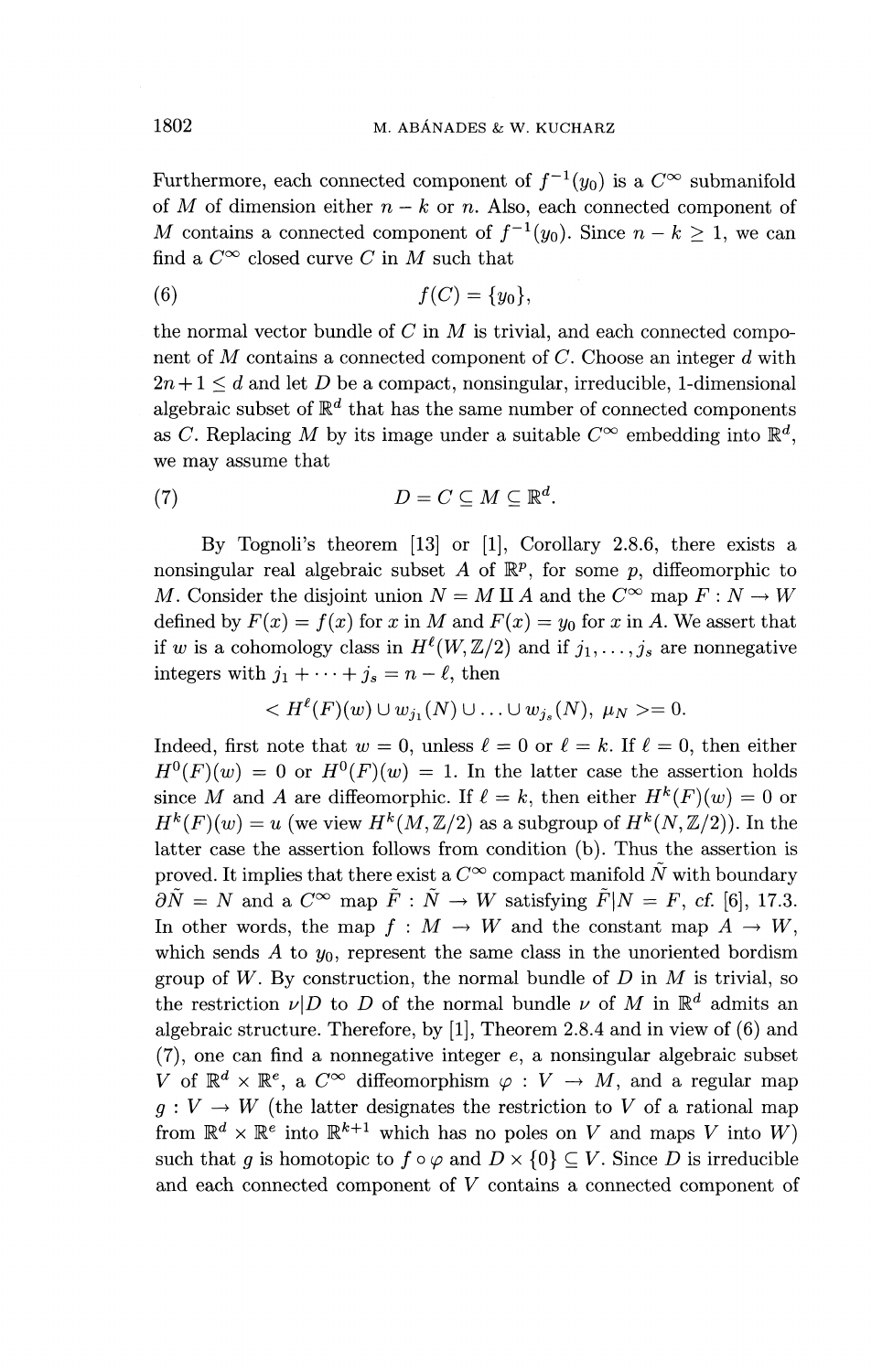$D \times \{0\}$ , it follows that *V* is irreducible as well (this is the only place where *D* is needed).

Irreducibility of *V* and *W* allows us to choose nonsingular, quasiprojective varieties T and Y over R with  $T(\mathbb{R}) = V$  and  $Y(\mathbb{R}) = W$ . By Hironaka's resolution of singularities theorem [8], 3, we may assume that *T* and *Y* are projective (and still nonsingular). Let  $\tilde{q}: U \to Y$  be an algebraic morphism over R, defined on a Zariski open neighborhood of  $T(\mathbb{R}) = V$ in T, such that  $\tilde{q}(T(\mathbb{R}) = q$ . By applying Hironaka's theorem on removing points of indeterminacy [8], 3, we can find a nonsingular, projective algebraic variety X over R and an algebraic morphism  $G: X \to Y$  over R satisfying  $X(\mathbb{R}) = T(\mathbb{R})$  and  $G(X(\mathbb{R}) = q$ .

Let  $y_1$  be a point in  $W_1$  and let  $\beta$  be the class in  $A^k(Y)$  of the 0-cycle  $y_0 - y_1$  on Y. By (5),  $u = H^k(f)(\mathrm{cl}_\mathbb{R}(\beta))$  (although, of course,  $\mathrm{cl}_\mathbb{R}(\beta) \neq c$ ). Since  $G|X(\mathbb{R}) = q$  is homotopic to  $f \circ \varphi$ , we obtain

$$
H^k(\varphi)(u) = H^k(\varphi)(H^k(f)(\mathrm{cl}_\mathbb{R}(\beta))) = H^k(f \circ \varphi)(\mathrm{cl}_\mathbb{R}(\beta))
$$
  
=  $H^k(G|X(\mathbb{R}))(\mathrm{cl}_\mathbb{R}(\beta)) = \mathrm{cl}_\mathbb{R}(G^*(\beta)),$ 

where the last equality is a consequence of the functorial property of  $cl_{\mathbb{R}} : A^* \to H^*$ , cf. [5], 5.12. Let *z* be a cycle in  $Z^k(X)$  that represents in the  $\text{Cl}_{\mathbb{R}}: A^{\cdot} \to H^{\cdot}$ , cr. [5], 3.12. Let z be a cycle in  $Z^{\cdot\cdot}(A)$  that represents in the Chow group  $A^{k}(X)$  the pullback class  $G^{*}(\beta)$ . Then  $\text{cl}_{\mathbb{R}}(z) = \text{cl}_{\mathbb{R}}(G^{*}(\beta))$  = Chow group  $A^k(X)$  the pullback class  $G^*(\beta)$ . Then  $\text{cl}_{\mathbb{R}}(z) = \text{cl}_{\mathbb{R}}(G^*(\beta))$ <br>  $H^k(\varphi)(u)$ . The proof is now complete since the cycle  $y_0 - y_1$  is algebraicall equivalent to 0 on *Y* and hence the cycle *z* is algebraically equivalent to equivalent to 0 on *I* and nence the cycle  $\lambda$  is algebraically equivalent to  $\lambda$ .

#### BIBLIOGRAPHY

- [1] S. AKBULUT and H. KING, Topology of Real Algebraic Sets, Mathematical Sciences Research Institute Publications, Springer, 1992.
- [2] S. AKBULUT and H. KING, Transcendental submanifolds of  $\mathbb{R}^n$ , Comm. Mathematic  $H_0$ ,  $\alpha$ 8 (1993), 308-318.
- [3] E. BIERSTONE and P. MILMAN, Canonical desingularization in characteristic zero by blowing up the maximum strata of a local invariant, Invent. Math., 128 (1997)<br>
207-202.
- [4] J. BOCHNAK and W. KUCHARZ, Algebraic models of smooth manifolds, Invention Math. 07 (1989), 585-611.
	- [5] A. BOREL et A. HAEFLIGER, La classe d'homologie fondamentale d'un espace analytique, Bull. Soc. Math. France, 89 (1961), 461-513.
	- [6] P.E. CONNER, Differentiable Periodic Maps, Lecture Notes in Math., Vol. 738 Berlin-Heidelberg-New York, Springer, 1979.